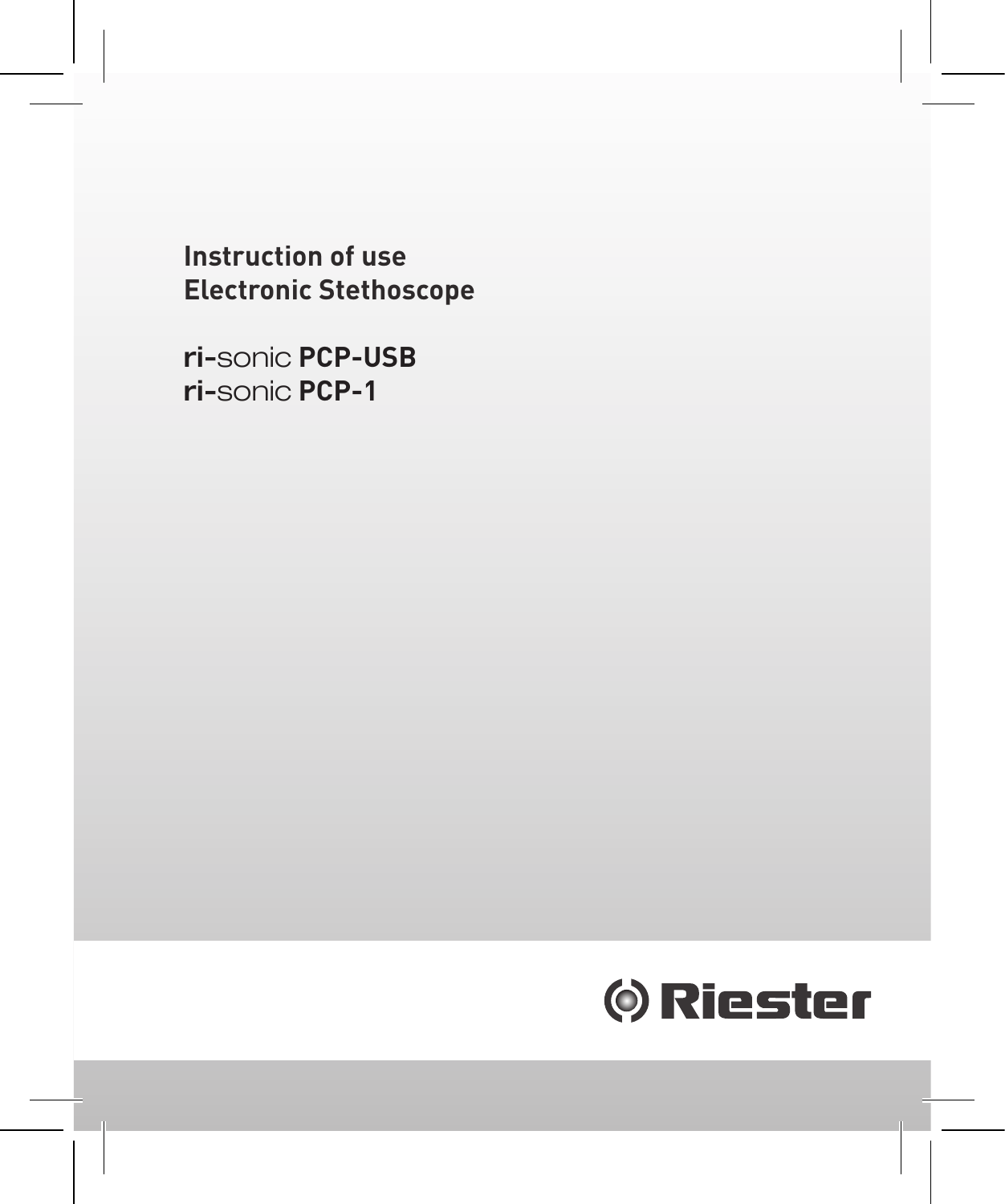#### **Table of Content**

- **1. Introduction**
- **1.1 Important Information read prior to Start-up**
- **1.2 Safety Symbols / Information**
- **1.3 Packaging Symbols**
- **1.4 Intended Use**
- **1.4.1 Indication**
- **1.4.2 Contraindication**
- **1.4.3 Intended patient population**
- **1.4.4 Intended operators / users**
- **1.4.5 Required skills / training of operators**
- **1.4.6 Environmental conditions / Intended Environment**
- **1.5 Warnings / Attention**
- **2. First application**
- **2.1 Scope of Supply**
- **2.2 Device Function**
- **3. Operation and Function**
- **3.1 Introduction**
- **3.2 Commissioning**
- **3.2.1 Installation ri-sonic PCP-USB**
- **3.2.2 Installation ri-sonic PCP-1**
- **3.23 Auscultation Sessions (Examination of the patient)**
- **4. Care instructions**
- **4.1 General Information**
- **4.2 Cleaning and Disinfection**
- **5. Technical Data**
- **6. Accessories**
- **7. Maintenance / Accuracy check / Calibration**
- **8. Disposal**
- **9. Trouble Shooting**
- **10. Electromagnetic Compatibility**
- **11. Warranty**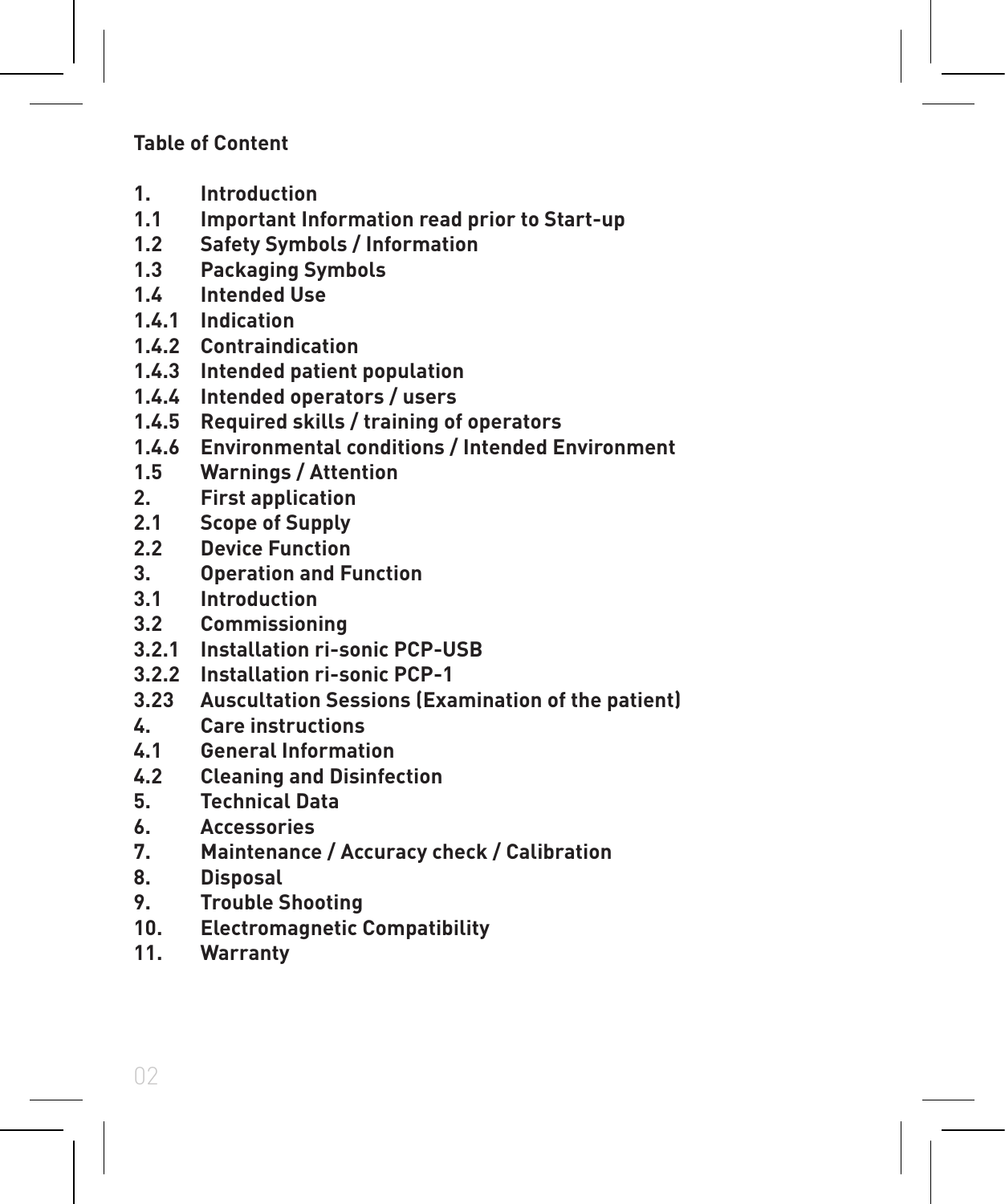#### **1. Introduction**

#### **1.1 Important Information read prior to Start-up**

You have purchased a high quality Riester Stethoscope, which has been manufactured according to the Directive 93/42 EEC and is subject to the strictest quality controls at all times. Read these instructions for use carefully before putting the unit into operation and keep them in a safe place. If you should have any questions, we are available to answer queries at all times. Our address can be found in these instructions for use. The address of our sales partner will be given upon request. Please note that all instruments described in these instructions for use are only to be used by suitably trained personnel. The perfect and safe functioning of this device is only guaranteed when original parts and accessories from Riester are used.

| Symbol      | Note on symbol                                                                                                                                                                                                                             |
|-------------|--------------------------------------------------------------------------------------------------------------------------------------------------------------------------------------------------------------------------------------------|
| ۴           | Follow the instructions in the operation manual.                                                                                                                                                                                           |
|             | Protection class II                                                                                                                                                                                                                        |
| <b>IP22</b> | Warning!<br>The general warning sign indicates a potentially hazardous<br>situation which could result in serious injury.                                                                                                                  |
|             | <b>Warning!</b><br>The general warning sign indicates a potentially hazardous<br>situation which could result in serious injury.                                                                                                           |
|             | <b>Attention!</b><br>Important note in this instruction use.<br>The attention symbol indicates a potentially hazardous situation<br>which may result in minor or moderate injury. It may also be used<br>to alert against unsafe practices |

#### **1.2 Safety Symbols / Information**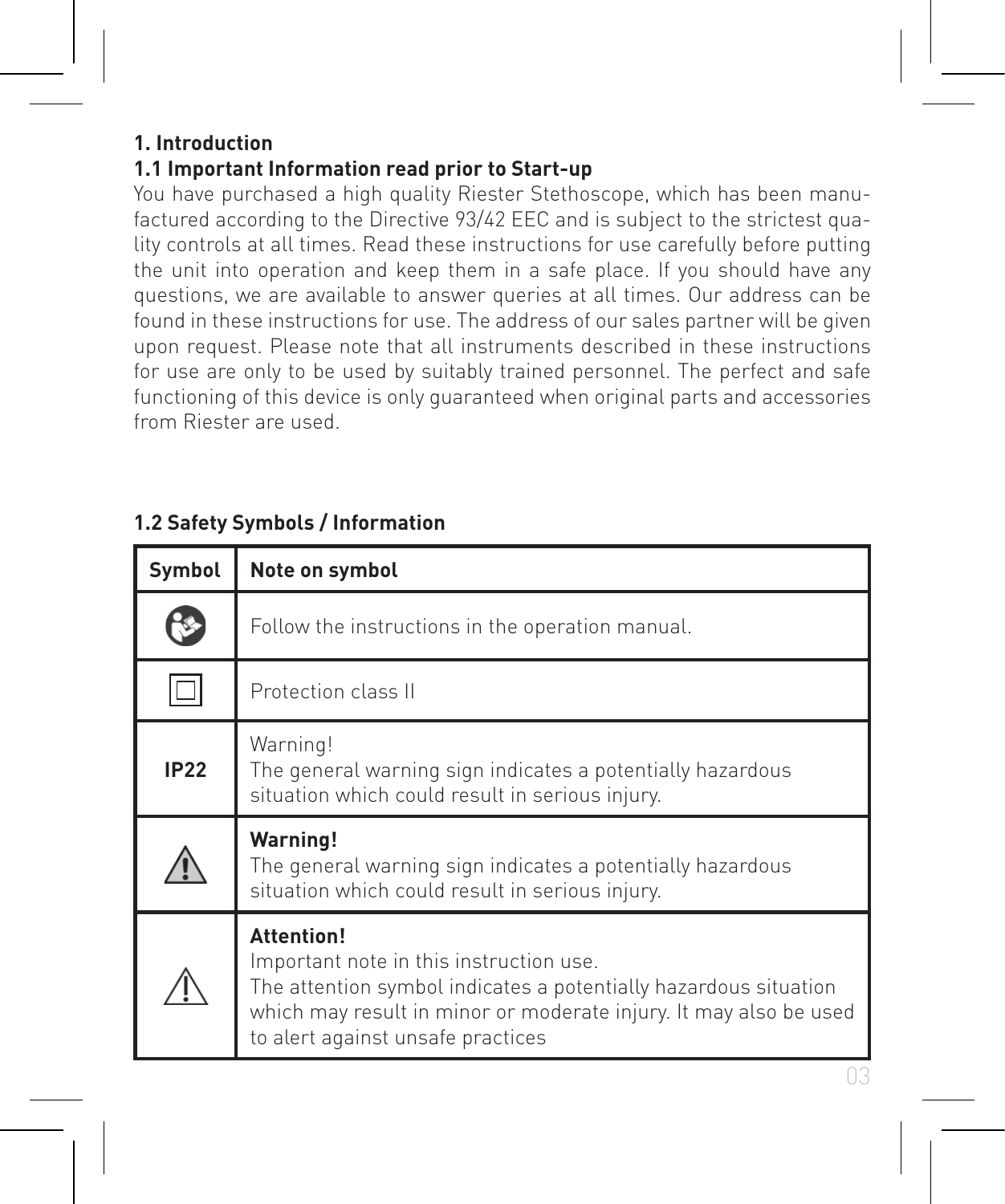| w                                                 | Manufacturing date<br>YYYY-MM-DD / (Year-Month-Day)                                                |
|---------------------------------------------------|----------------------------------------------------------------------------------------------------|
| المم                                              | Manufacturer                                                                                       |
| LOT                                               | Lot number                                                                                         |
| Ø                                                 | Relative Luftfeuchtigkeit für Transport- und Lagerbedingungen                                      |
|                                                   | Air pressure for transport and storage<br>Air pressure for Ambient Operating                       |
| $CE_{0124}$                                       | CE-Kennzeichnung                                                                                   |
|                                                   | Symbol for the marking of electrical and electronics devices<br>according to Directive 2002/96/EC. |
|                                                   | Direct current                                                                                     |
| $\left(\left(\epsilon_{\mathbf{k}}\right)\right)$ | Non-ionizing radiation                                                                             |
|                                                   | USB-Plug                                                                                           |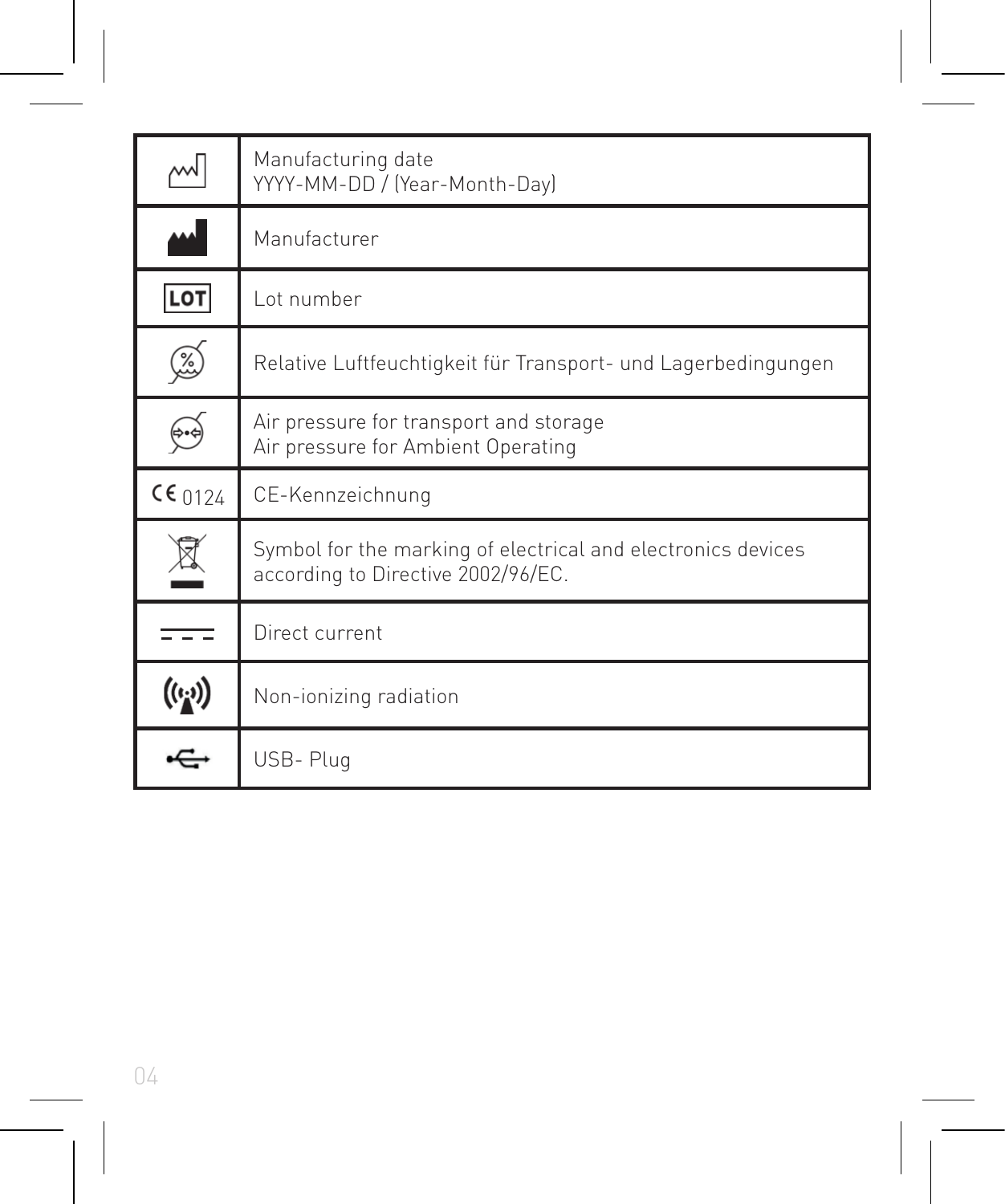#### **1.3 Packaging Symbols**

| Symbol | Note on symbol                                                                                |
|--------|-----------------------------------------------------------------------------------------------|
|        | Fragile. Show transport package contents fragile, so handling<br>should be handled with care. |
| څ      | Beware the package from getting wet.                                                          |
|        | Upward. It shows the correct position to transport the package.                               |
|        | Keep away from sunlight                                                                       |
|        | "Green Dot" (country-specific)                                                                |

#### **1.4 Intended Use**

Electronic stethoscope sensor to convert internal bodysounds, such as heart and lung sounds to electronic Signals and deliver to suitable PC or mobile device.

#### **1.4.1Indication**

The instruments serve the trained doctor or specialist as an aid in the detection, diagnosis, monitoring and treatment, the alleviation of illnesses, injuries or disabilities.

#### **1.4.2 Contraindication**

There are no contraindications.

#### **1.4.3 Intended patient population**

The device is intended for all patients. The electronic stethoscope is in physical contact with the patient's body (upper body).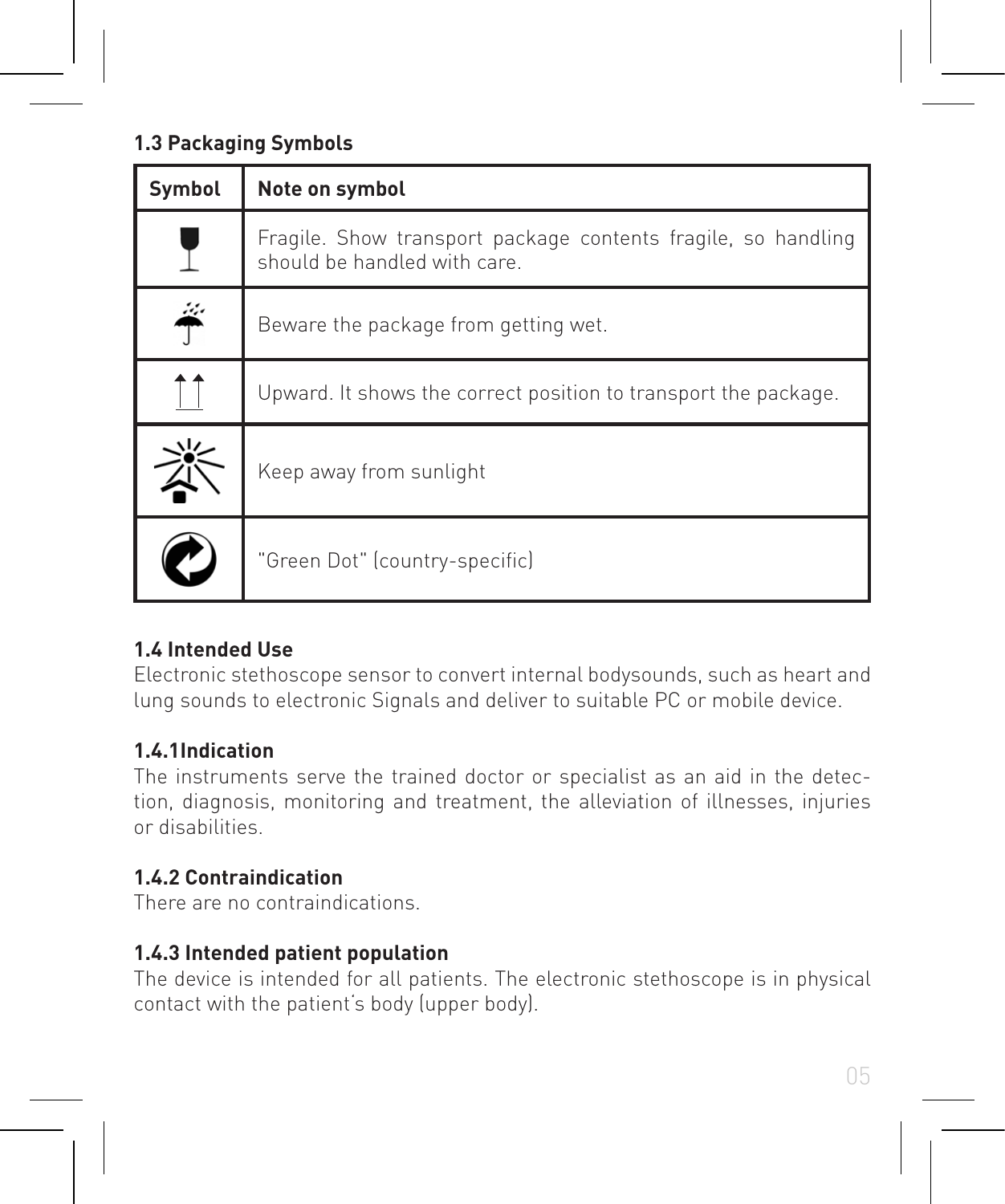#### **1.4.4 Intended operators / users**

A stethoscope is a tool used by clinicians who are trained in the use of a stethoscope for auscultation.

#### **1.4.5 Required skills / training of operators**

The user must have the qualifications of a doctor, a medically trained person. (e.g. nurse).

The stethoscopes are a common instrument in medicine.

#### **1.4.6 Environmental conditions / Intended Environment**

This device is intended for use in a Professional Healthcare Facility Environment.

### **1.5 Warnings / Attention**

This product is not a defibrillation-proof applied part.



This product is not suitable for use in the presence of a flammable anesthetic mixture with air or with continuous oxygen or nitrous oxide.

Allergic reaction to the skin.

Only use the stethoscope when it has been cleaned!

Do not use, store or transport this product in excessively dusty conditions.

There are no modifications to this product that a user can make and they should not attempt to do so. If a unit fails to perform properly, contact Riester Representative from which the unit was purchased for service.



Cables are a strangulation hazard. Keep the ri-sonic PCP-USB / ri-sonic PCP-1 cord out of the reach of infants and small children.

### **2. First application**

#### **2.1 Scope of Supply**

Art.Nr. 4300 ri-sonic PCP-USB - Instruction of use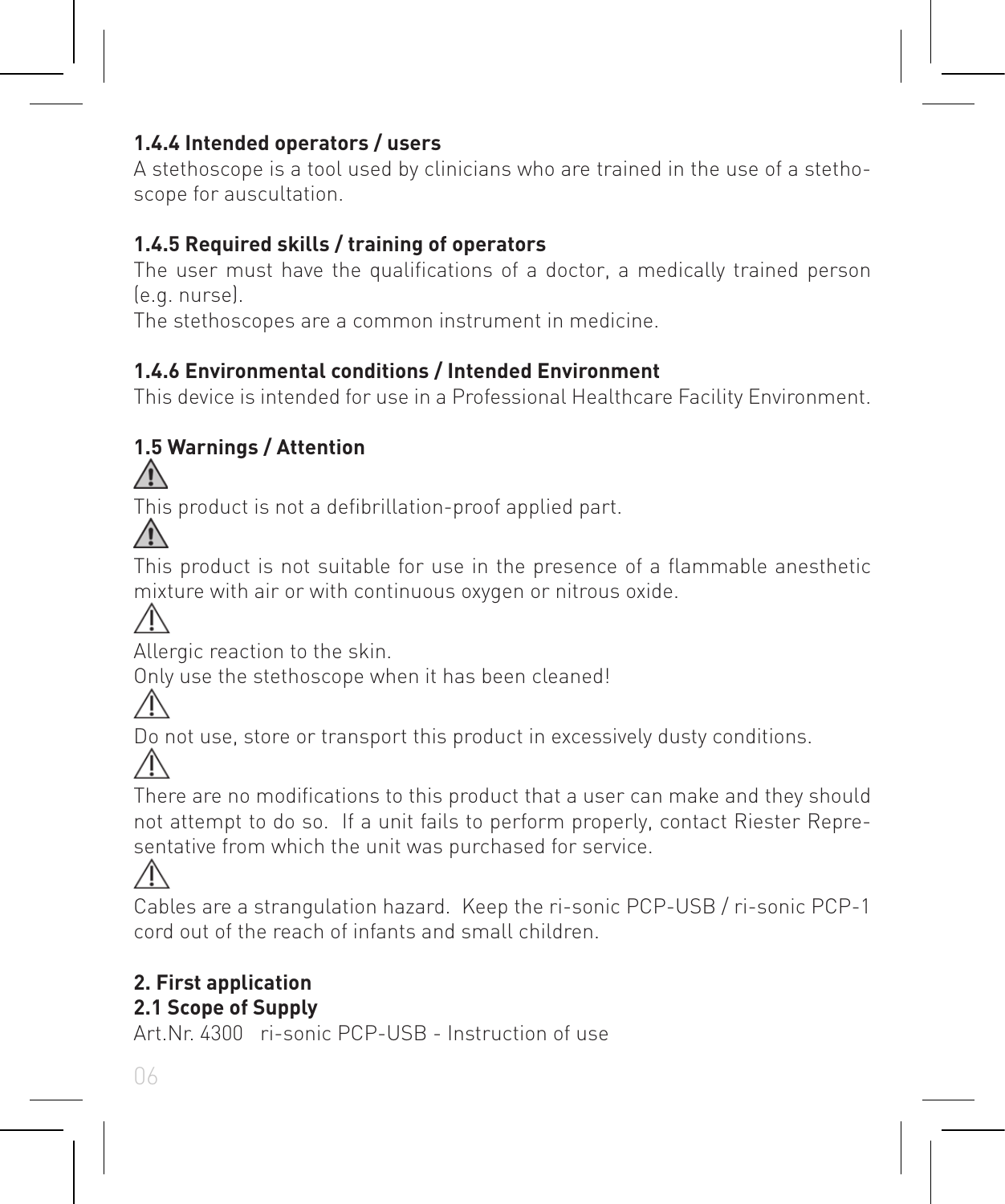Art.Nr. 4310 ri-sonic PCP-1 - Instruction of use

#### **2.2 Device Function**

ri-sonic PCP-USB connector with straight cable



ri-sonic PCP-1 with spiral cable



#### Chest Piece Top

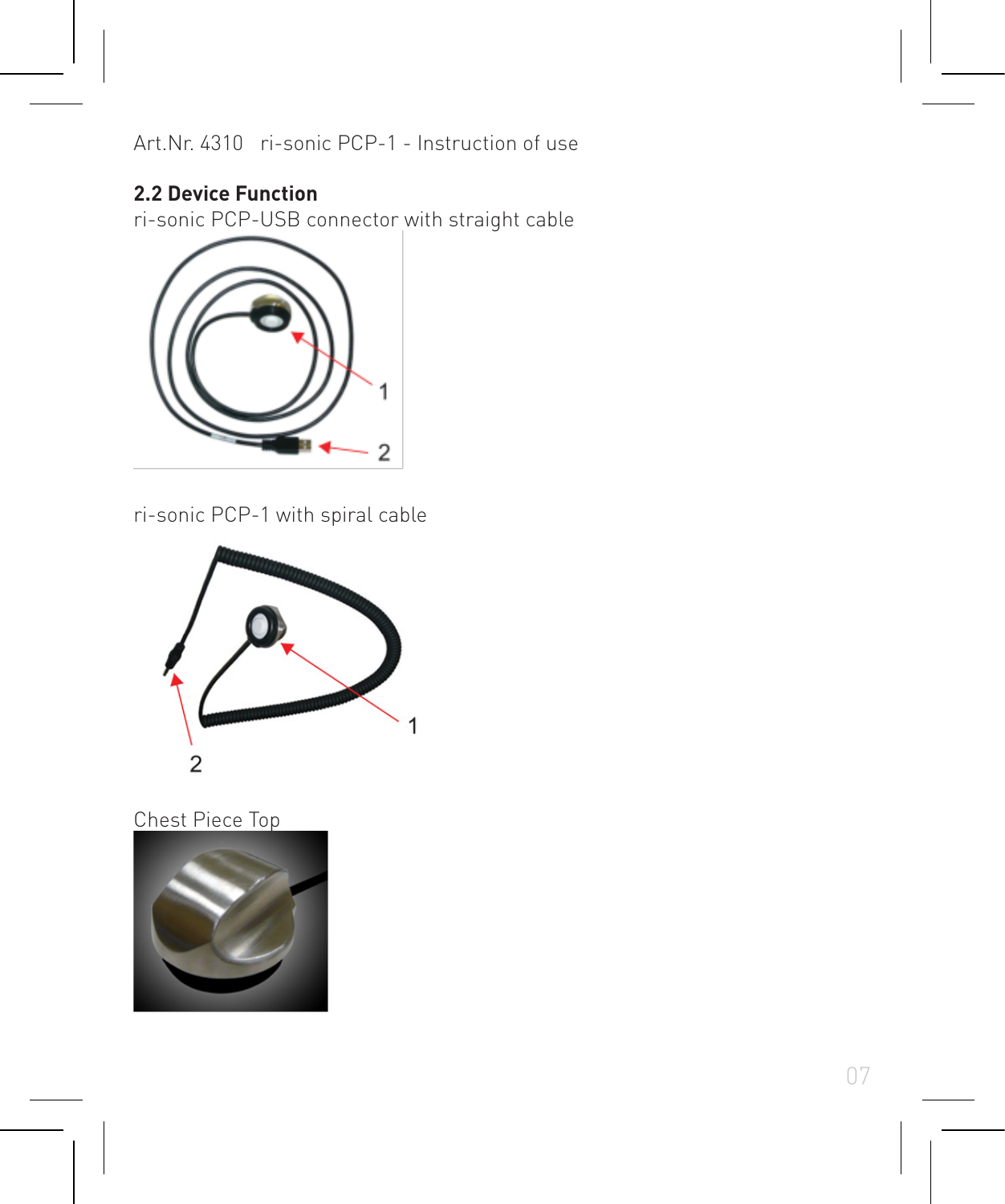#### Chest Piece Bottom



All electronic stethoscopes manufactured by Rudolf Riester have the same basic structure.

The stethoscope consists of two elements:

1. Chest piece

2. Cable with plug (USB plug with straight cable or 3.5mm stereo plug with spiral cable)

### **3. Operation and Function**

## **3.1 Introduction**

## ⚠

The ri-sonic PCP-USB / ri-sonic PCP-1 chestpiece can be used with a general PC.

The device / PC that supplies power must comply with IEC 60950.

#### ri-sonic PCP-USB

The ri-sonic PCP-USB stethoscope is intended for use with a standard PC, mobile devices (with USB port) and appropriate app or software, which is not included. The ri-sonic provides sound data as specified. The user must check whether the line data of the sensor matches the requirements of the PC, mobile device, app or software.

The ri-sonic PCP-USB Stethoscope consists of a hardware element, the PCP-Chest Piece. The PCP-USB Chest Piece contains an embedded piezo sensor, audio amplifier Analog to Digital Converter (ADC) and Encoder to create a digitized stream, plus a USB interface to send that data to the PC. The ri-sonic PCP-USB Chest Piece derives its operating voltage from the 5v lead of the USB interface to the PC.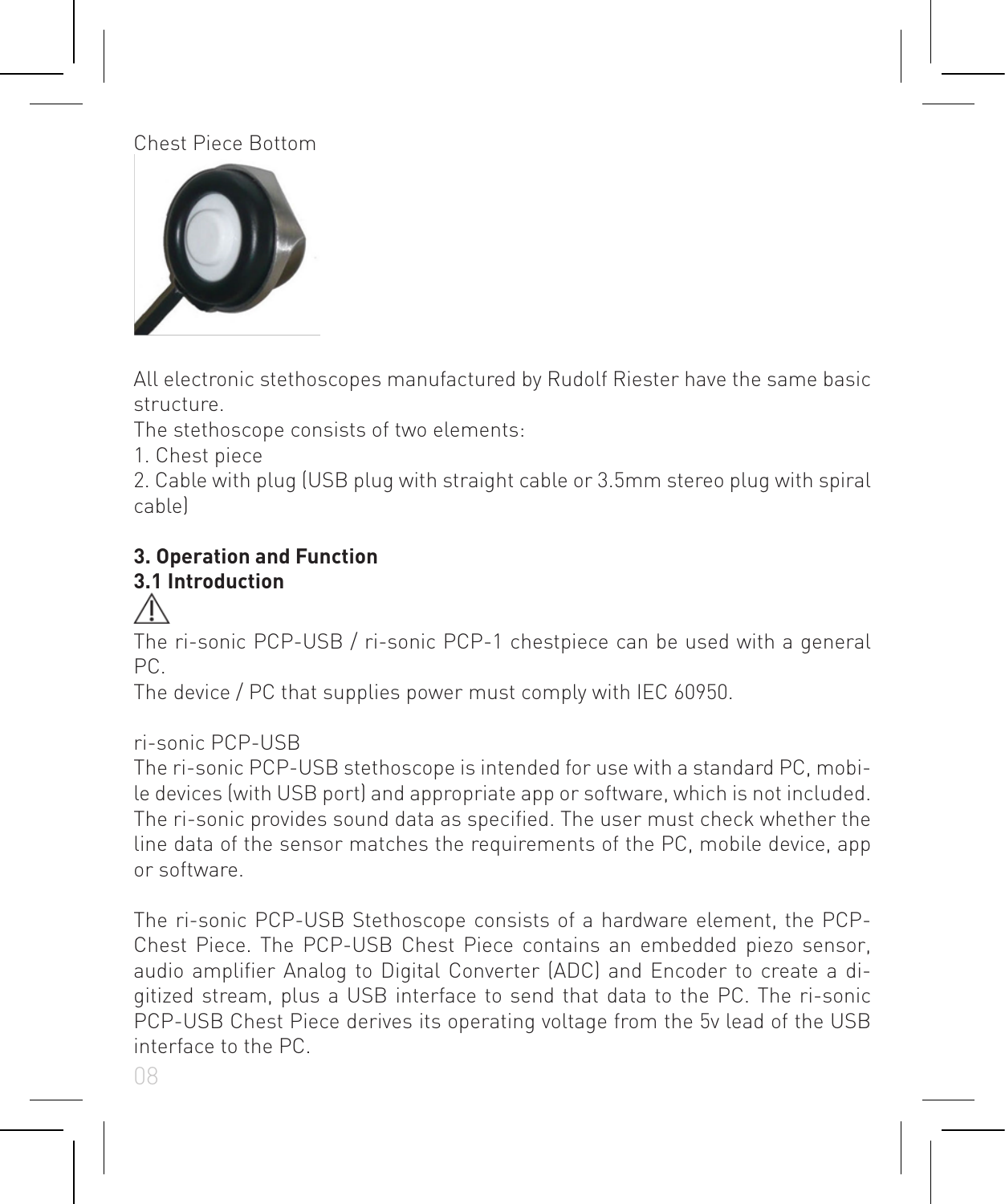ri-sonic PCP-USB Chest Piece Block Diagram and Assembly. The ri-sonic PCP-USB Chest Piece assembly consists of a Printed Circuit Board Assembly (PCBA), a piezo element (PE), enclosure pieces and a USB cable, which is attached to the PCBA.

The PCBA provides an amplifier and an IC that includes an Analog to Digital Converter (ADC), a Encoder and a USB interface. The operating voltage for the circuitry on the PCBA is obtained from the 5vdc lead of the USB interface to the PC to which the ri-sonic PCP-USB is connected during service. The block diagram for the circuitry on the PCBA is shown in the following figure.

The block before the Amplifier provides impedance matching and protection from external transients.The circuitry is placed on a small round printed circuit board (PCB). The following figure shows a physical representation of components on the PCB.

The cable is attached to the PCBA which is then mounted inside the chest piece assembly along with the piezo element (PE). The following figure shows a crosssection of a physical representation of ri-sonic PCP-USB Chest Piece assembly.

ri-sonic PCP-1

The ri-sonic PCP-1 stethoscope is intended for use with a standard PC, mobile devices (with Microphone port) and appropriate app or software, which is not included . The ri-sonic brings its performance data. The user must check whether the line data of the sensor match the requirement of the PC, mobile devices, app or software.

The only non-generic hardware element in the ri-sonic PCP-1 Stethoscope system is the ri-sonic PCP-1 Chest Piece. High Level Schematic Diagrams of ri-sonic PCP-1

The ri-sonic PCP-1 Chest Piece assembly consists of a Printed Circuit Board Assembly (PCBA), a piezo element (PE), an Enclosure Top piece, an Enclosure Bottom Piece and a cable.

The PCBA provides the amplifier circuitry to bring the signal level from the PE up to the approximate

level that would come from an electret microphone. The gain if the amplifier is not critical since the

amplifier in the PC to which the PCP-1 Chest Piece is attached would have a variable gain amplifier.

Just as an electret microphone gets its operating voltage from the Microphone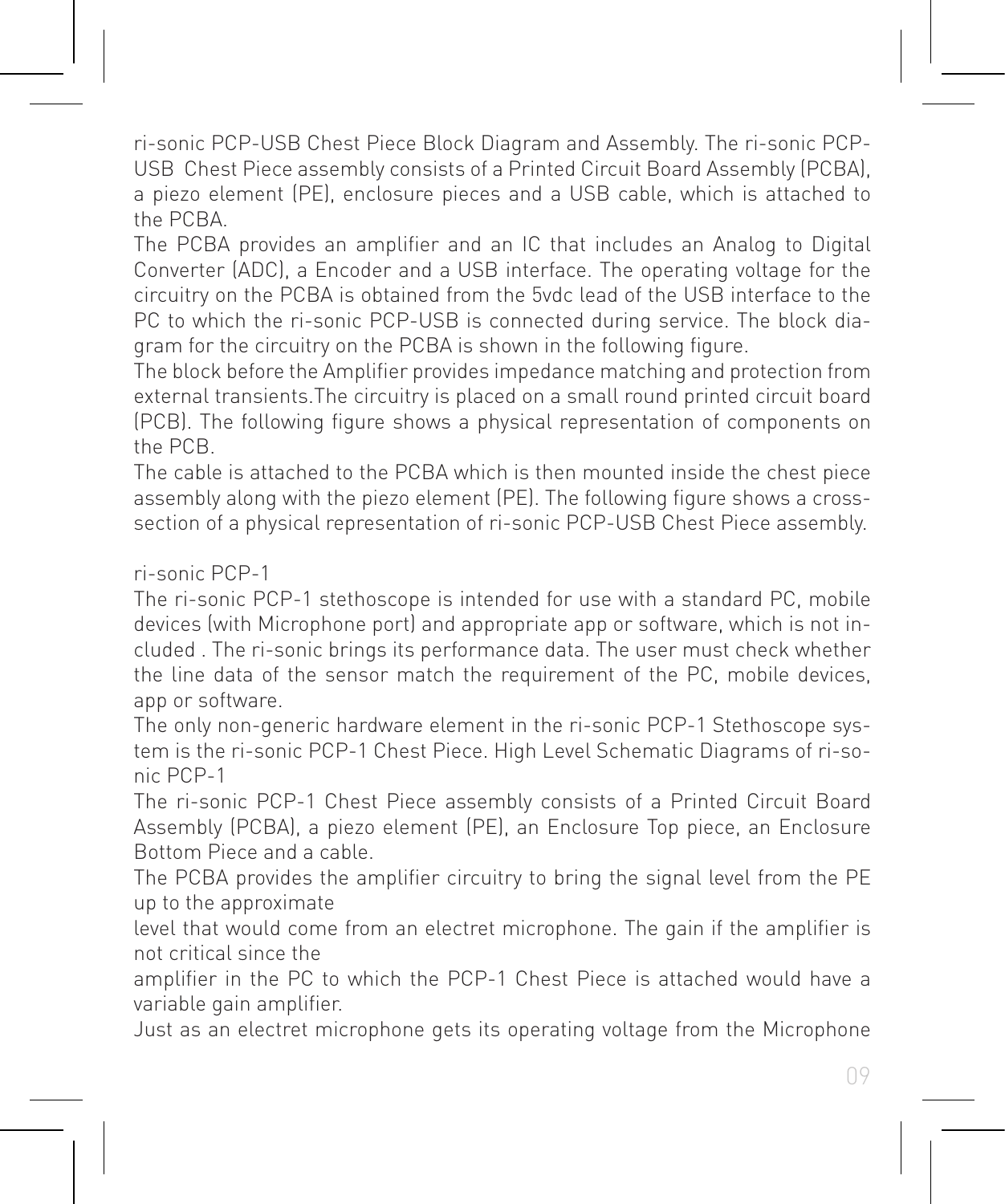input port, so does this

amplifier. A voltage between 2 vdc and 5 vdc is required for operation. The block diagram for the PCBA is shown in the following figure.



PC with- Windows 10 Apple Computer with- Apple macOS 10.13.6

The are no additional hardware requirements to any Computer which covers the minimum requirement of the Operating System

- Audio support
- Sound card or onboard sound
- USB or/ Microphone port
- Speaker Frequency coverage (20 2000 Hz)

#### **3.2 Commissioning**

#### **3.2.1 Installation ri-sonic PCP-USB**

Installation of the ri-sonic PCP-USB Stethoscope is comprised of plugging the USB connector of the ri-sonic PCP-USB Chest Piece into the USB port of the PC. For usage with PC only no additional software ist required. For use with specialized software follow the instructions of the Software.

#### **3.2.2 Installation ri-sonic PCP-1**

Installation of the ri-sonic PCP-1 Stethoscope is comprised of plugging the 3.5mm stereo plug of the ri-sonic PCP-1 Chest Piece into the Microphone port of the PC.

For usage with PC only no additional software ist required. For use with speciali-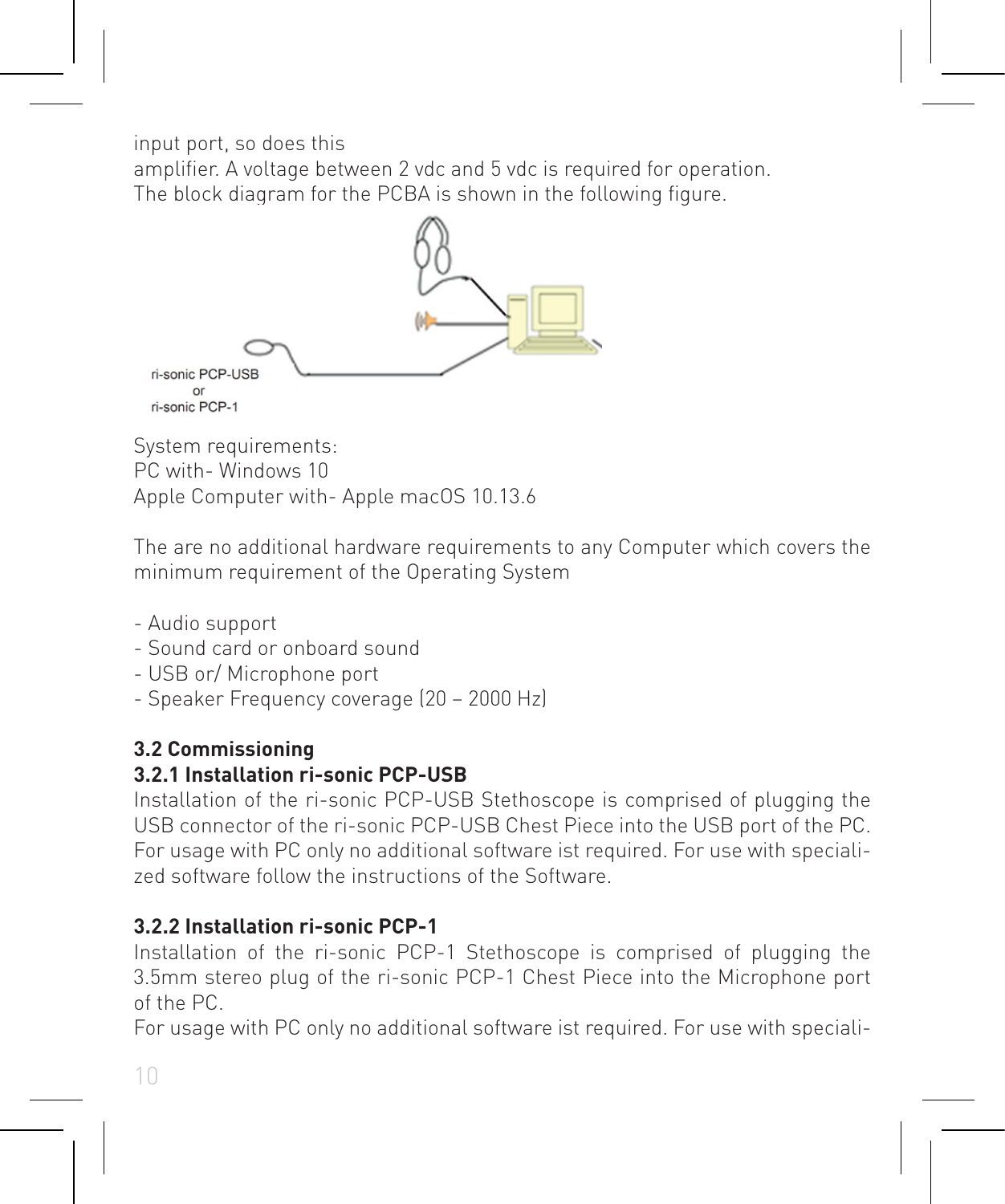zed software follow the instructions of the Software.

#### **3.23 Auscultation Sessions (Examination of the patient)**

A typical operation consists of connecting the stethoscope to the PC before an auscultation session begins and all doctors present can hear the body noises. The chest piece will be positioned on the patient to satisfy the clinical objectives of the exam.

#### **4. Care instructions**

#### **4.1 General Information**

Cleaning and disinfection of medical products protects patients, users and third parties, lead to value retention of medical products. Due to product design and materials used there is no possibility to define the maximum limit of re-processing cycles. The lifetime of a medical product is determined by its function and how it is used. Before sending back defective products for repair, the following instructions should be followed.

#### **4.2 Cleaning and Disinfection**

In order to avoid possible cross-contamination, the stethoscope must be cleaned and disinfected regularly before each use.

The stethoscopes can be cleaned on the outside using a damp cloth (if necessary moistened with alcohol) until optical cleanliness is achieved. Use disinfection products (e.g. Disinfectant Bacillol AF from Bode Chemie GmbH / time 30s) only according to the manufacturer's instructions. Only disinfectants with proven effectiveness according to national guidelines should be used. After disinfection, please wipe the instruments using a damp cloth in order to eliminate any remnants of the disinfectant.

The ri-sonic PCP-USB / ri-sonic PCP-1 Chest Piece is not a sterile device and does not require sterilization

Do never put stethoscopes into liquids!



Stethoscopes are not meant to undergo machine-processed maintenance and sterilization. It may lead to irretrievable damages!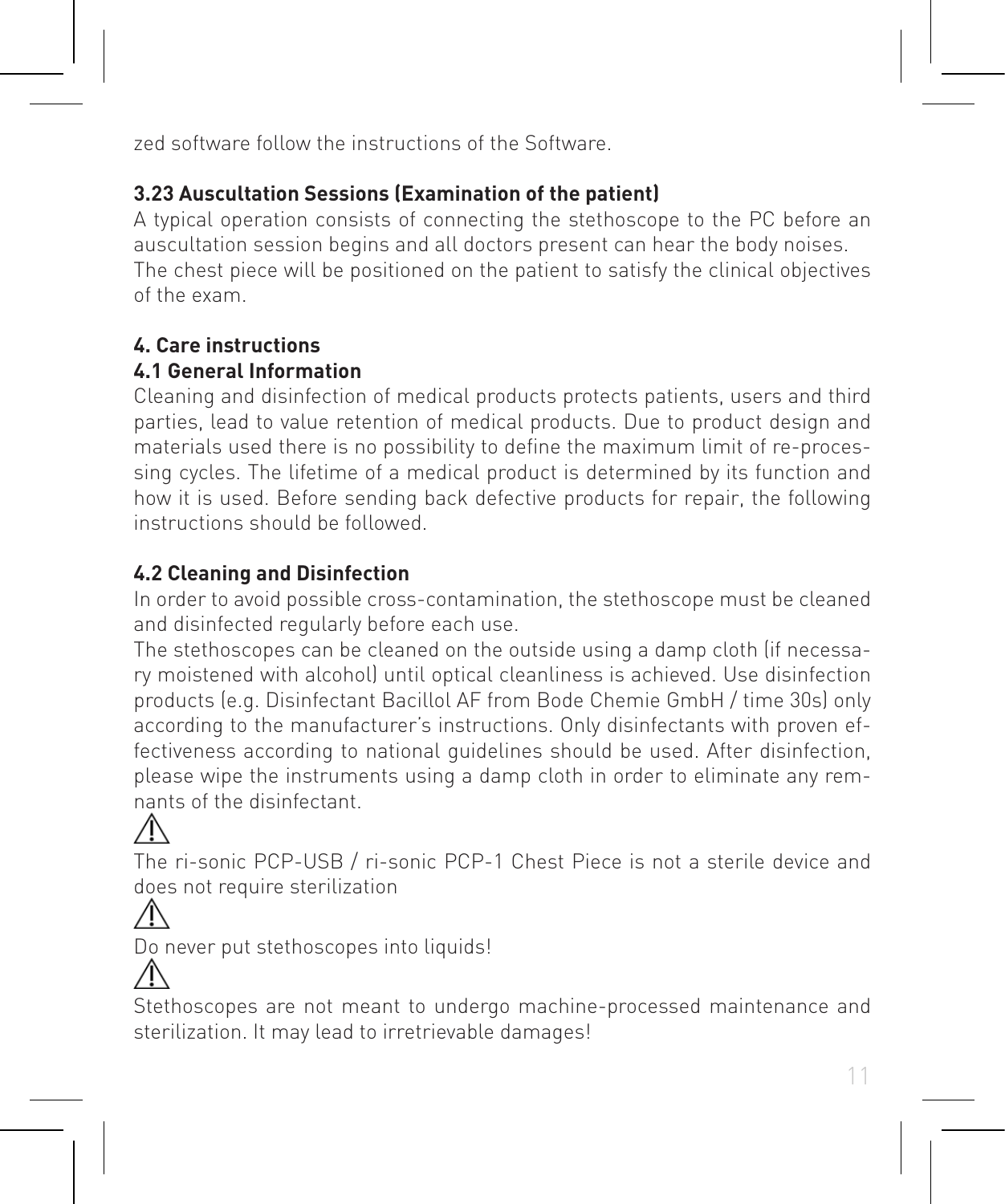#### **5. Technical Data**

| Mode of operation:      | This product may be used in continuous operation.           |
|-------------------------|-------------------------------------------------------------|
| Electrical protection:  | Class II protection against electrical shock:               |
| Model                   | ri-sonic PCP-USB                                            |
|                         | ri-sonic PCP-1                                              |
| Voltage:                | Input: 2V-5V VDC (From PC)                                  |
| Auscultation bandwidth: |                                                             |
| Frequency range:        | 20 Hz to 2,000 Hz.                                          |
| Classification:         | Type BF applied part                                        |
| Weight:                 | ri-sonic PCP-USB with cable: 180g                           |
|                         | ri-sonic PCP-1 with cable: 145g                             |
| Operating conditions:   | 5°C to 40°C at a water vapor pressure up to                 |
| 50mbar a                | relative humidity range of 30% to 75%                       |
| Storage and transport   |                                                             |
| conditions:             | -25°C bis 35°C, $\rightarrow$ 35°C to 70°C at a water vapor |
|                         | pressure up to 50mbar a relative humidity range             |
|                         | of 0% to 90%                                                |
| Airpressure:            | 700hPa to 1060hPa                                           |
|                         |                                                             |



There is no minimum time required for the unit to warm up from minimum storage temperature or to cool down from maximum storage temperature before use.



If a unit is exposed to environmental conditions outside these ranges, it should be checked for proper operation before being put back into service.

#### **6. Accessories**

Art.No.75042 Instructions of use ri-sonic PCP-USB / ri-sonic PCP-1 Stethoscope

#### **7. Maintenance / Accuracy check / Calibration**

The ri-sonic PCP-USB / ri-sonic PCP-1 Chest Piece requires no preventive inspection, no preventive or routine maintenance, and it does not have to be calibrated.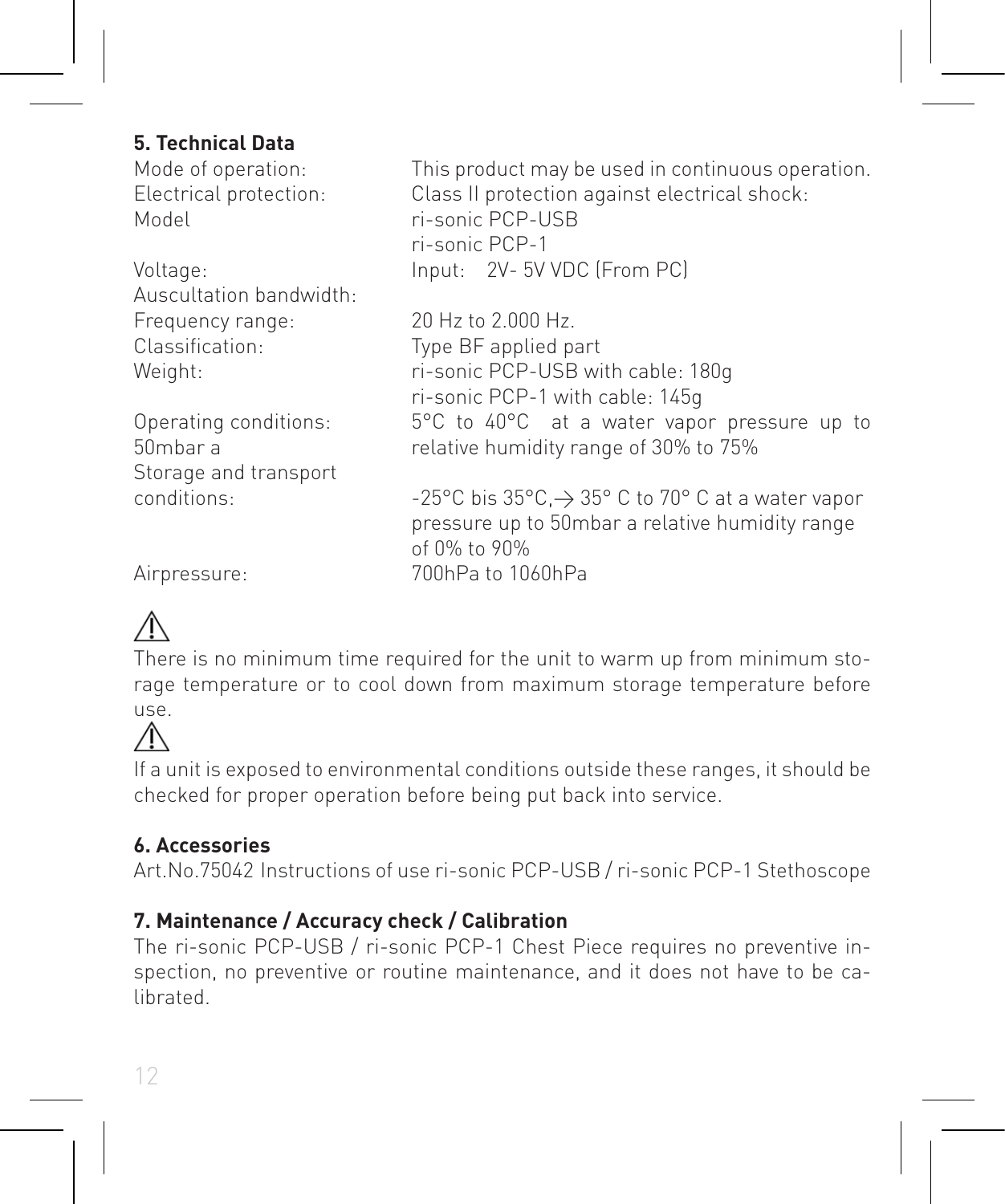### **8. Disposal**

Batteries and electrical/electronic devices must be disposed in accordance with locally applicable regulations, not with domestic waste.

If you have any questions regarding disposal of products, please contact the manufacturer or its representatives.

### **9. Trouble Shooting**

If no stethoscope sounds are heard from the PC:

Check for a failed ri-sonic PCP-USB / ri-sonic PCP-1 Chest Piece by testing the local loop back through the PC Control Panel

Check for a failed ri-sonic PCP-USB / ri-sonic PCP-1 Chest Piece by substituting it with a replacement ri-sonic PCP-USB / ri-sonic PCP-1 Chest Piece.

### **10. Electromagnetic Compatibility EMC (electromagnetic compatibility)**  $((\cdot, \cdot))$

- − During installation and operation of the device, observe the following instructions:
- − Do not use the device simultaneously with other electronic equipment to avoid electromagnetic interference with the operation of the device.
- − Do not use or stack the device near, on, or under other electronic equipment to avoid electromagnetic interference with the operation of the device.
- − Do not use the device in the same room as other electronic equipment, such as life-support equipment that has major effects on the life of the patient and results of treatment, or any other measurement or treatment equipment that involves small electric current.
- − Do not use cables or accessories that are not specified for the device because that may increase the emission of electromagnetic waves from the device and decrease the immunity of the device to electromagnetic disturbance.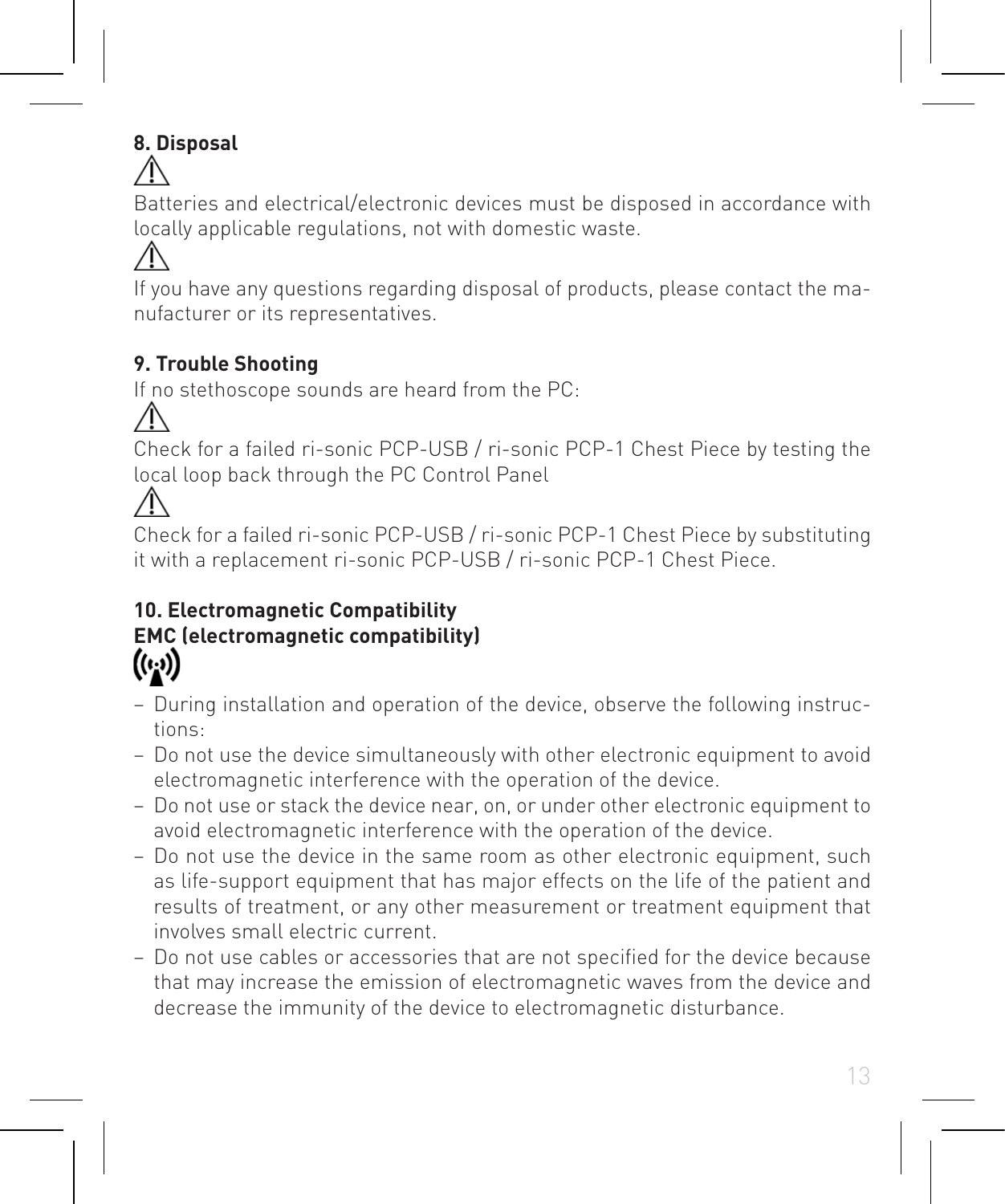# Attention

Medical electrical equipment is subject to special precautions regarding electromagnetic compatibility (EMC).

Portable and mobile radio frequency communication devices can affect medical electrical equipment. The ME device is for operation in an electromagnetic environment and intended for professional facilities such as industrial areas and hospitals.

The user of the device should ensure that it is operated within such an en-vironment.

# Warning!

The ME device may not be stacked, arranged or used directly next to or with other devices. When operation is required to be close to or stacked with other devices, the ME device and the other ME devices must be observed in order to ensure proper operation within this arrangement. This ME device is intended for use by medical professionals only. This device may cause radio interference or interfere with the operation of nearby devices. It may become necessary to take appropriate corrective measures, such as redirecting or rearranging the ME device or shield.

The rated ME device does not exhibit any basic performance features in the sense of IEC 60601-1, which would present an unacceptable risk to patients, operators or third parties should the power supply fail or malfunction.

# Warning!

Portable / stationare RF communications equipment (radios) including accessories, such as antenna cables and external antennas, should not be used in closer proximity than 30 cm (12 inches) to parts and cables of the Electronic Stethoscopes ri-sonic PCP-USB / ri-sonic PCP-1 specified by the manufacturer. Failure to comply may result in a reduction in the device's performance features. Directives and manufacturer's declaration - Electromagnetic emissions

The Electronic Stethoscopes ri-sonic PCP-USB / ri-sonic PCP-1 are intended for use in the electromagnetic environ¬ment specified below. The customer or user of the Electronic Stethoscopes ri-sonic PCP-USB / ri-sonic PCP-1 should ensure that it is used in such an environment.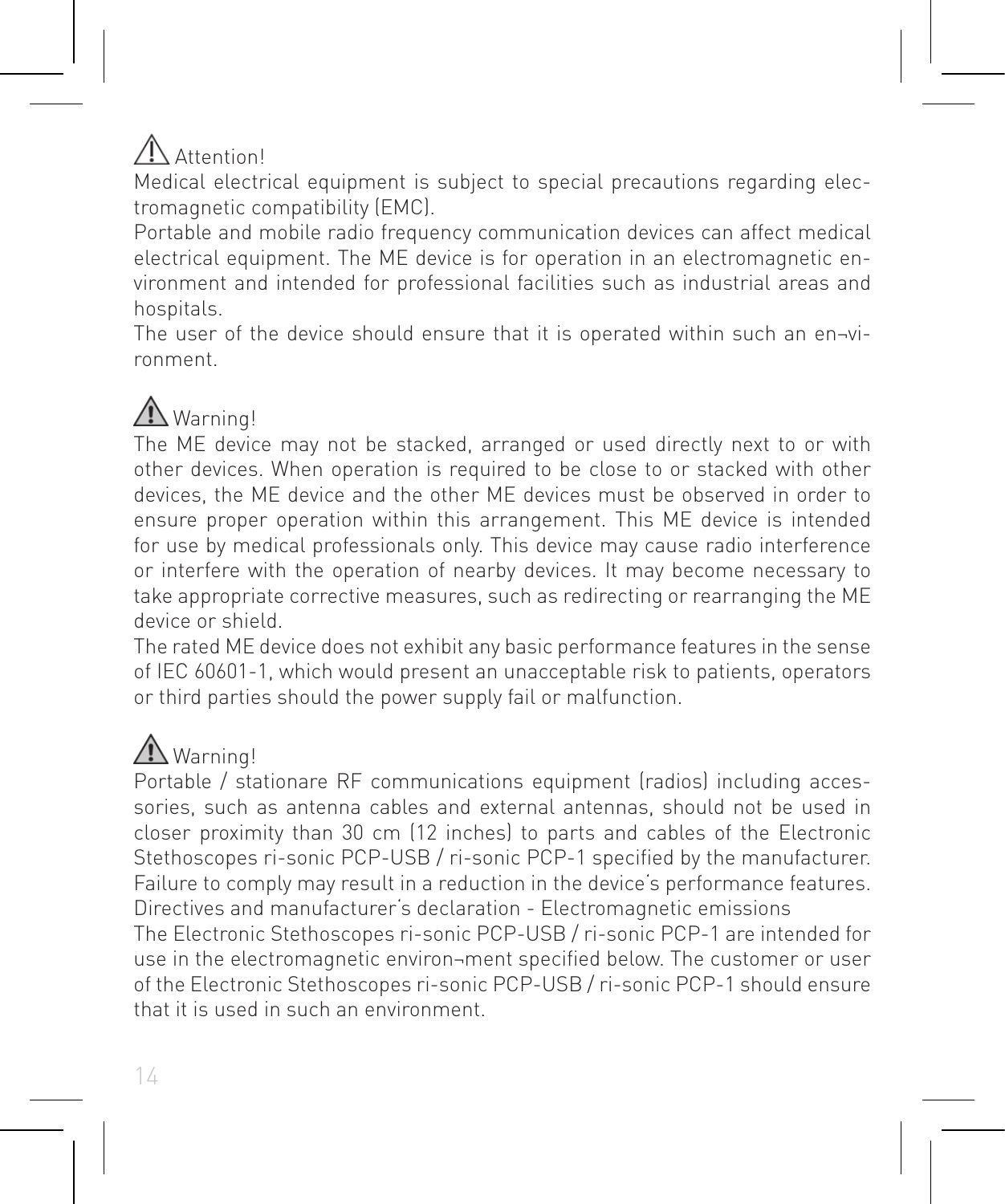#### **Guidelines and manufacturer's declaration - electromagnetic emissions**

The Electronic Stethoscopes ri-sonic PCP-USB / ri-sonic PCP-1 intended for use in the electromagnetic environment specified below. The customer of the user of the Electronic Stethoscopes ri-sonic PCP-USB / ri-sonic PCP-1 should assure that it is used in such an environment.

| <b>Emissions test</b>                                               | Compliance     | Electromagnetic<br>environment - quidance                                                                                                                                                                                                            |  |
|---------------------------------------------------------------------|----------------|------------------------------------------------------------------------------------------------------------------------------------------------------------------------------------------------------------------------------------------------------|--|
| <b>RF</b> emissions<br>CISPR <sub>11</sub>                          | Group 1        | The Electronic Stethoscopes ri-sonic<br>PCP-USB / ri-sonic PCP-1 uses RF<br>energy only for its internal function.<br>Therefore, its RF emissions are very<br>low and are not likely to cause any<br>interference in nearby electronic<br>equipment. |  |
| <b>RF</b> emissions<br>CISPR <sub>11</sub>                          | Class R        | The Electronic Stethoscopes ri-sonic<br>PCP-USB / ri-sonic PCP-1 is inten-<br>ded for use in all establishments, in-<br>cluding residential areas and those<br>directly connected to a public supply                                                 |  |
| Harmonic<br>emissions<br>Not applicable<br>IEC 61000-3-2            |                | network that also supplies buildings<br>used for residential purposes.                                                                                                                                                                               |  |
| Emissions of<br>voltage fluctua-<br>tions, flicker<br>IEC 61000-3-3 | Not applicable |                                                                                                                                                                                                                                                      |  |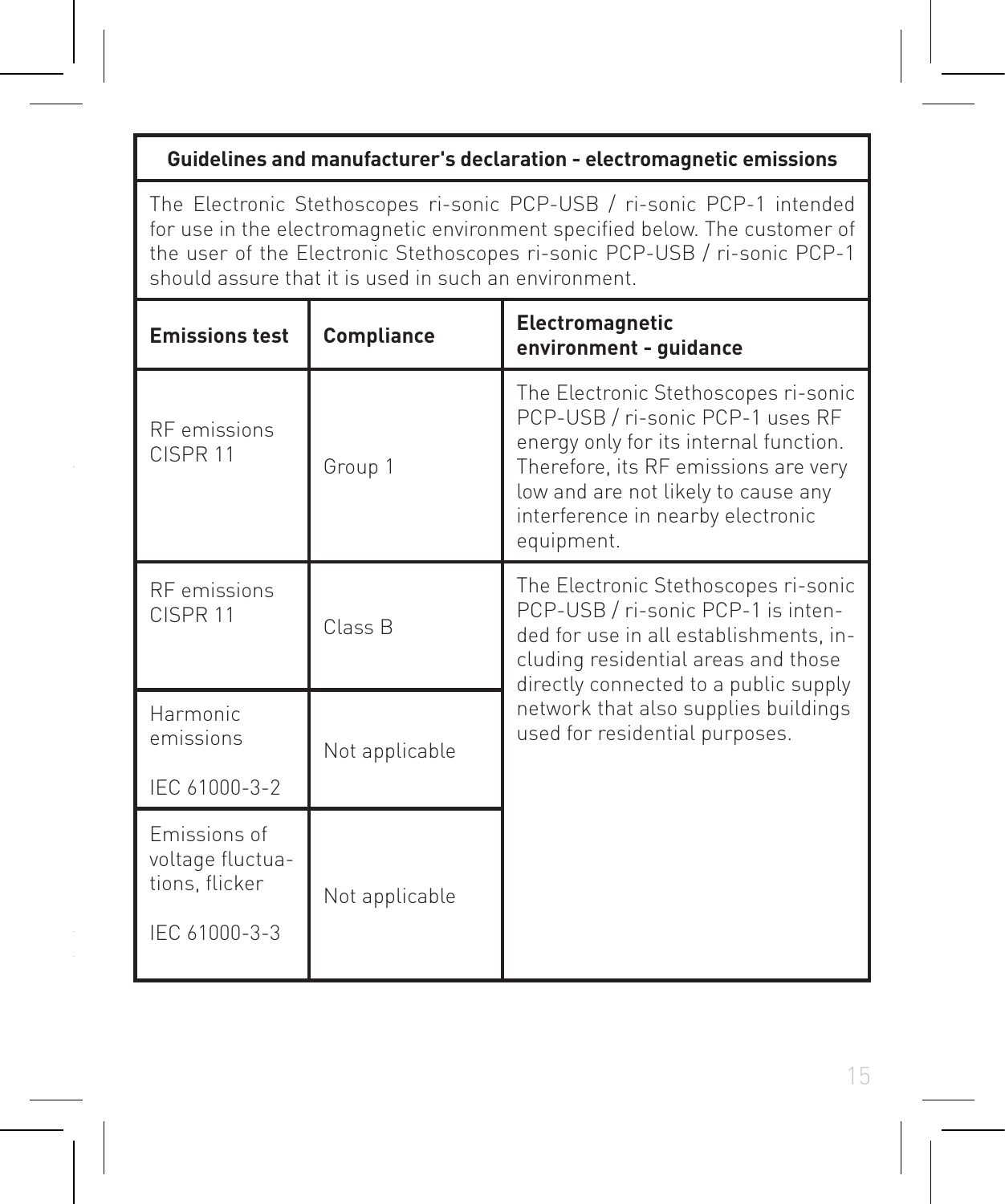#### **Guidelines and manufacturer's declaration – electromagnetic immunity**

The Electronic Stethoscopes ri-sonic PCP-USB / ri-sonic PCP-1 is intended<br>for use in the electromagnetic environment specified below. The customer<br>or the user of the Electronic Stethoscopes ri-sonic PCP-USB / ri-sonic PCP-

| <b>Immunity</b>                                                                                                                            | <b>IEC 60601</b>                         | Com-           | <b>Electromagnetic environment</b>                                                                                                                                                                                                                                                                                                                                                                                                                                                                                                                                                                                                                                                                                                                                                                                                                                                                                                                                 |
|--------------------------------------------------------------------------------------------------------------------------------------------|------------------------------------------|----------------|--------------------------------------------------------------------------------------------------------------------------------------------------------------------------------------------------------------------------------------------------------------------------------------------------------------------------------------------------------------------------------------------------------------------------------------------------------------------------------------------------------------------------------------------------------------------------------------------------------------------------------------------------------------------------------------------------------------------------------------------------------------------------------------------------------------------------------------------------------------------------------------------------------------------------------------------------------------------|
| testina                                                                                                                                    | <b>Testlevel</b>                         | pliance        | - guidance                                                                                                                                                                                                                                                                                                                                                                                                                                                                                                                                                                                                                                                                                                                                                                                                                                                                                                                                                         |
| Conducted RF<br>IFC 61000-4-6<br>Radiated RF<br>IEC 61000-4-3<br>Proximity<br>fields from RF<br>wireless com-<br>muni-cations<br>equipment | Pass<br>10 V/m<br>80 MHz to<br>$2.7$ GHz | Pass<br>10 V/m | Portable and mobile RE commu-<br>nications equipment should not<br>be used closer to any part of the<br>Electronic Stethoscopes ri-so-<br>nic PCP-USB / ri-sonic PCP-1.<br>including the cables, than the<br>recommended distance, which<br>is calculated using the equation<br>applicable to the transmitter fre-<br>quency.<br>Recommended separation dis-<br>tance<br>d= 1.2VP 150 KHz to 80 MHz<br>d= 1.2VP 80 MHz to 800 MHz<br>d= 2.3VP 800 MHz to 2.7 GHz<br>Where P is the maximum output<br>power of the transmitter in watts<br>(W) according to the transmitter<br>manufac-turer and the recom-<br>mended distance is given in me-<br>ters (ml.<br>Field strengths from fixed RF<br>transmitters determined by an<br>electromagnetic site<br>survey a, should be less than the<br>compliance level in each frequen-<br>cy range b.<br>Interference may occur in the vi-<br>cinity of devices marked with the<br>following symbol:<br>$((\cdot, \cdot))$ |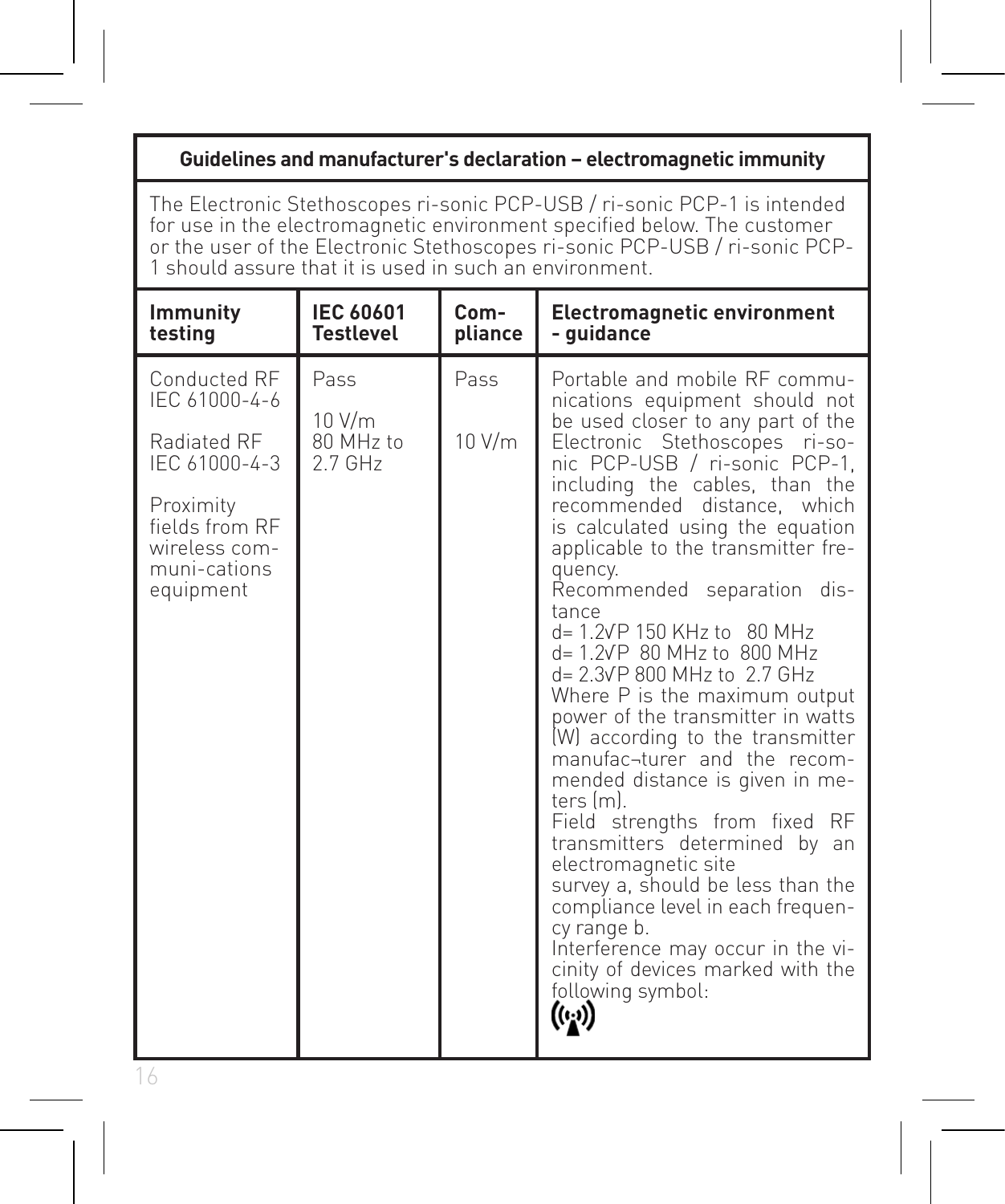NOTE 1 At 80 MHz and 800 MHz, the higher frequency range applies. NOTE 2 These guidelines may not apply in all situations. Electromagnetic propagation is affected by absorption and reflection from structures, objects and people.

a.) Field strengths from fixed transmitters, such as base stations for radio (cellular/cordless) telephones and landmobile radios, amateur radio, AM and FM radio broadcast and TV broadcast cannot be predicted theoreticallywith accuracy. To assess the electromagnetic environment due to fixed RF transmitters, an electromagnetic sitesurvey should be considered. If the measured field strength in the location in which the Electronic Stethoscopes ri-sonic PCP-USB / ri-sonic PCP-1 is used exceeds the applicable RF compliance level above, the Electronic Stethoscopes ri-sonic PCP-USB / ri-sonic PCP-1 should be observed to verify normal operation. If abnormal performance is observed, additional measures may be necessary, such as re-orienting or relocating the Electronic Stethoscopes ri-sonic PCP-USB / ri-sonic PCP-1 b.) Over the frequency range 150 kHz to 80 MHz, field strengths should be less than 3 V/m.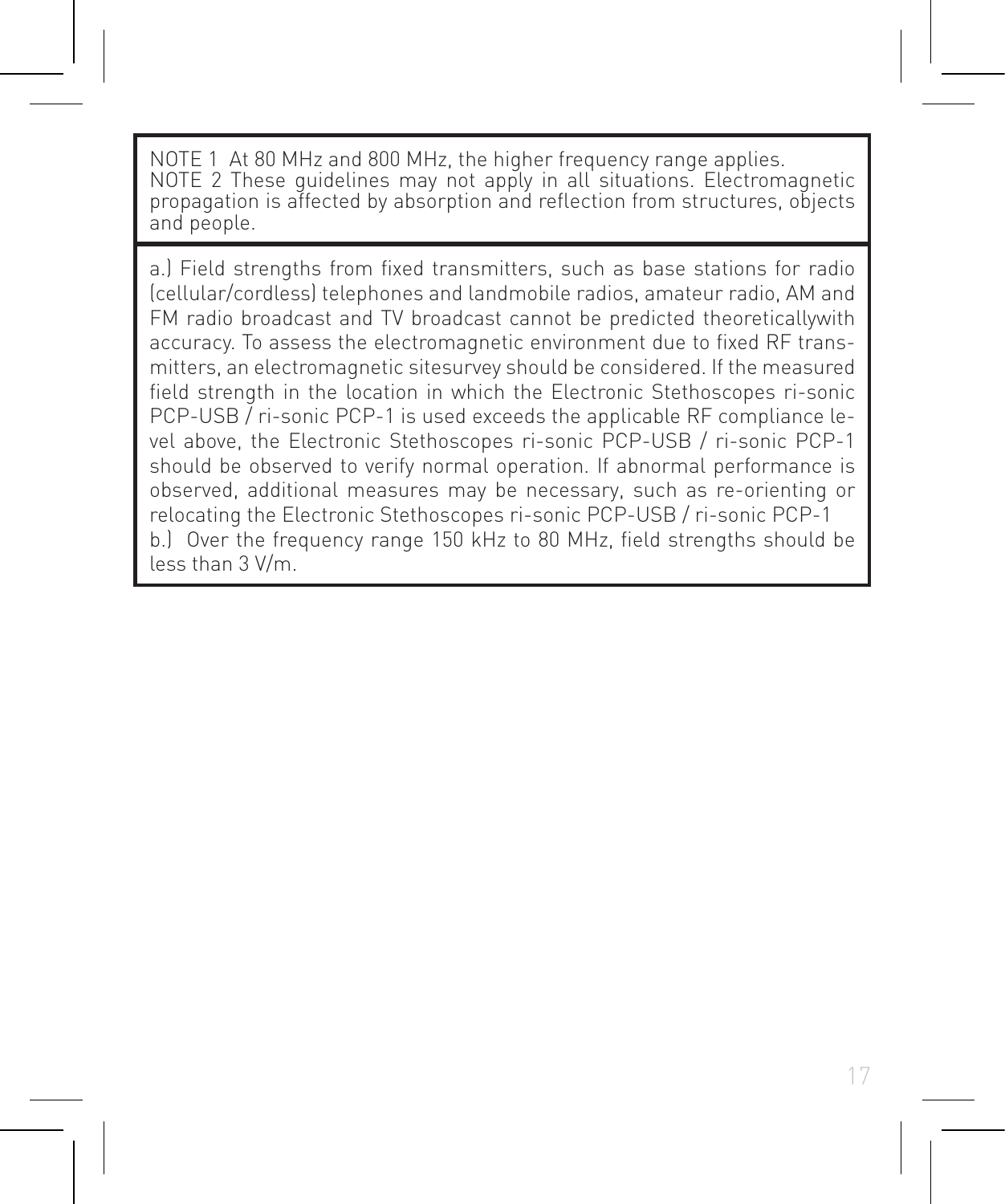#### **Recommended separation distances between portable and mobile RF communications equipment and the Electronic Stethoscopes ri-sonic PCP-USB / ri-sonic PCP-1.**

The Electronic Stethoscopes ri-sonic PCP-USB / ri-sonic PCP-1 is intended ces are controlled. The customer or the user of the Electronic Stethoscopes ri-sonic PCP-USB / ri-sonic PCP-1 can help prevent electromagnetic interference by maintaining a minimum distance between portable and mobile RF communications equipment (transmitters) and the Electronic Stethoscopes ri-sonic PCP-USB / ri-sonic PCP-1 as recommended below, according to the maximum output power of the communications equipment.

| Rated maxi-<br>mum output<br>power of<br>the trans- | Separation distance according to the frequency of the<br>transmitte (m) |                            |                      |  |
|-----------------------------------------------------|-------------------------------------------------------------------------|----------------------------|----------------------|--|
| mitter<br>(W)                                       | 150 kHz - 80 MHz                                                        | 80 MHz - 800<br><b>MHz</b> | 800 MHz - 2,7<br>GHz |  |
| 0.01                                                | 0,12                                                                    | 0,12                       | 0,23                 |  |
| 0.1                                                 | 0,38                                                                    | 0,38                       | 0.73                 |  |
|                                                     | 1,2                                                                     | 1,2                        | 2,3                  |  |
| 10                                                  | 3,8                                                                     | 3,8                        | 7,3                  |  |
| 100                                                 | 12                                                                      | 12                         | 23                   |  |

For transmitters rated at a maximum output power not listed above, the re- commended separation distance d inmetres (m) can be estimated using the equation applicable to the frequency of the transmitter, where P is thema- ximum output power rating of the transmitter in watts (W) according to the transmitter manufacturer.

NOTE 1 At 80 MHz and 800 MHz, the separation distance for the higher fre- quency range applies.

NOTE 2 These quidelines may not apply in all situations. Electromagnetic propagation is affected by absorption andreflection from structures, objects and people.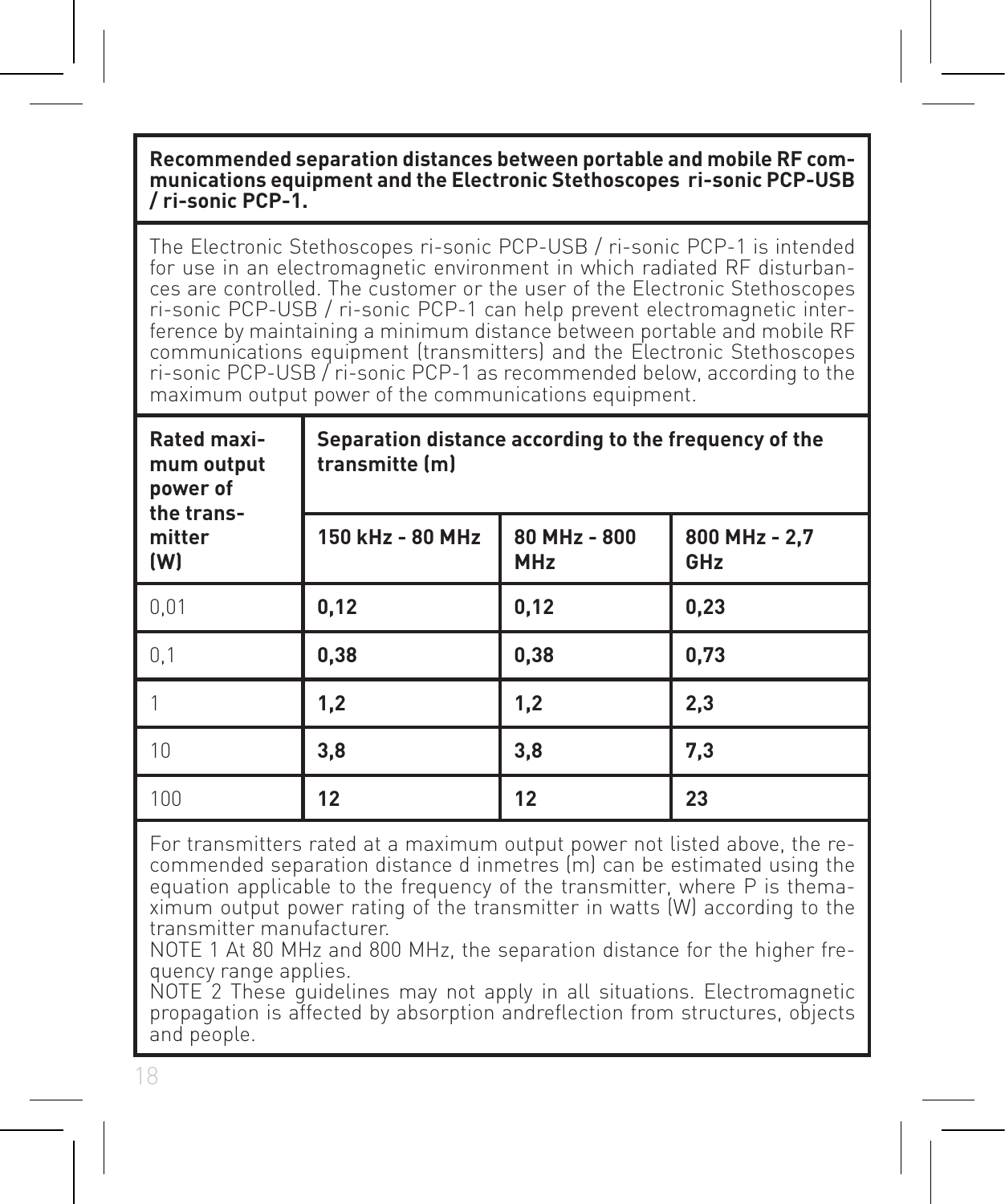#### **11. Warranty**

This product has been manufactured under the strictest quality standards and has undergone a thorough final quality check before leaving our factory. We are therefore pleased to be able to provide a warranty of 2 years from the date of purchase on all defects, which can verifiably be shown to be due to material or manufacturing faults. A warranty claim does not apply in the case of improper handling. All defective parts of the product will be replaced or repaired free of charge within the warranty period. This does not apply to wearing parts. A warranty claim can only be granted if this warranty card has been completed and stamped by the dealer and is enclosed with the product. Please remember that all warranty claims must be made during the warranty period. We will, of course, be pleased to carry out checks or repairs after expiry of the warranty period at a charge. You are also welcome to request a provisional cost estimate from us free of charge. In case of a warranty claim or repair, please return the Riester product with the completed warranty Card to the following address:

**Rudolf Riester GmbH Dept. Repairs RR Bruckstr. 31 72417 Jungingen Germany**

**Serial number or batch number Date, Stamp and signature of the specialist dealer**